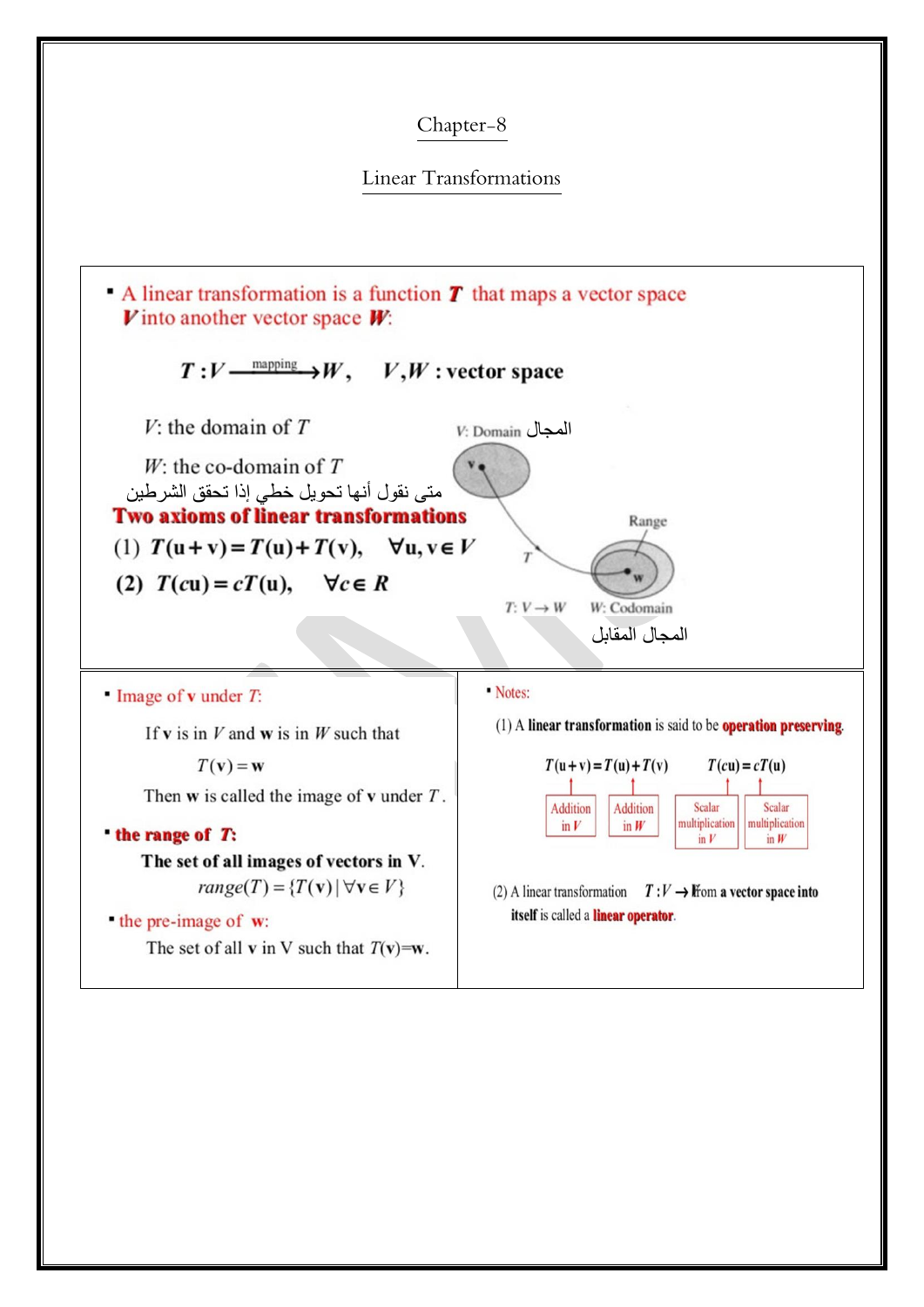Q1.  $T: R^2 \to R^2$   $v = (v_1, v_2) \in R^2$ ,  $T(v_1, v_2) = (v_1 - v_2, v_1 + 2v_2)$ 

- a. Find the image of  $v = (-1,2)$ ?
- b. Find the pre-image of  $w = (-1,11)$ ?

Solution:

a. 
$$
v = (-1,2)
$$
  
\n
$$
T(v) = T(-1,2) = (-1 - 2, -1 + 2(2))
$$
\n
$$
= (-3,3)
$$

b. 
$$
T(v) = w = (-1,11)
$$
  
We know  $T(v_1, v_2) = (v_1 - v_2, v_1 + 2v_2) = (-1,11)$ 



So (3,4) per-image of (-1,11)

Q1. Verify a linear Transformation T from $R^2$ *into*  $R^2$ 

$$
T(v_1, v_2) = (v_1 - v_2, v_1 + 2v_2)
$$

Solution:

Let  $u = (u_1, u_2)$ ,  $v = (v_1, v_2)$  a

1. Let 
$$
u + v = (u_1, u_2) + (v_1, v_2)
$$
  
=  $(u_1 + v_1, u_2 + v_2)$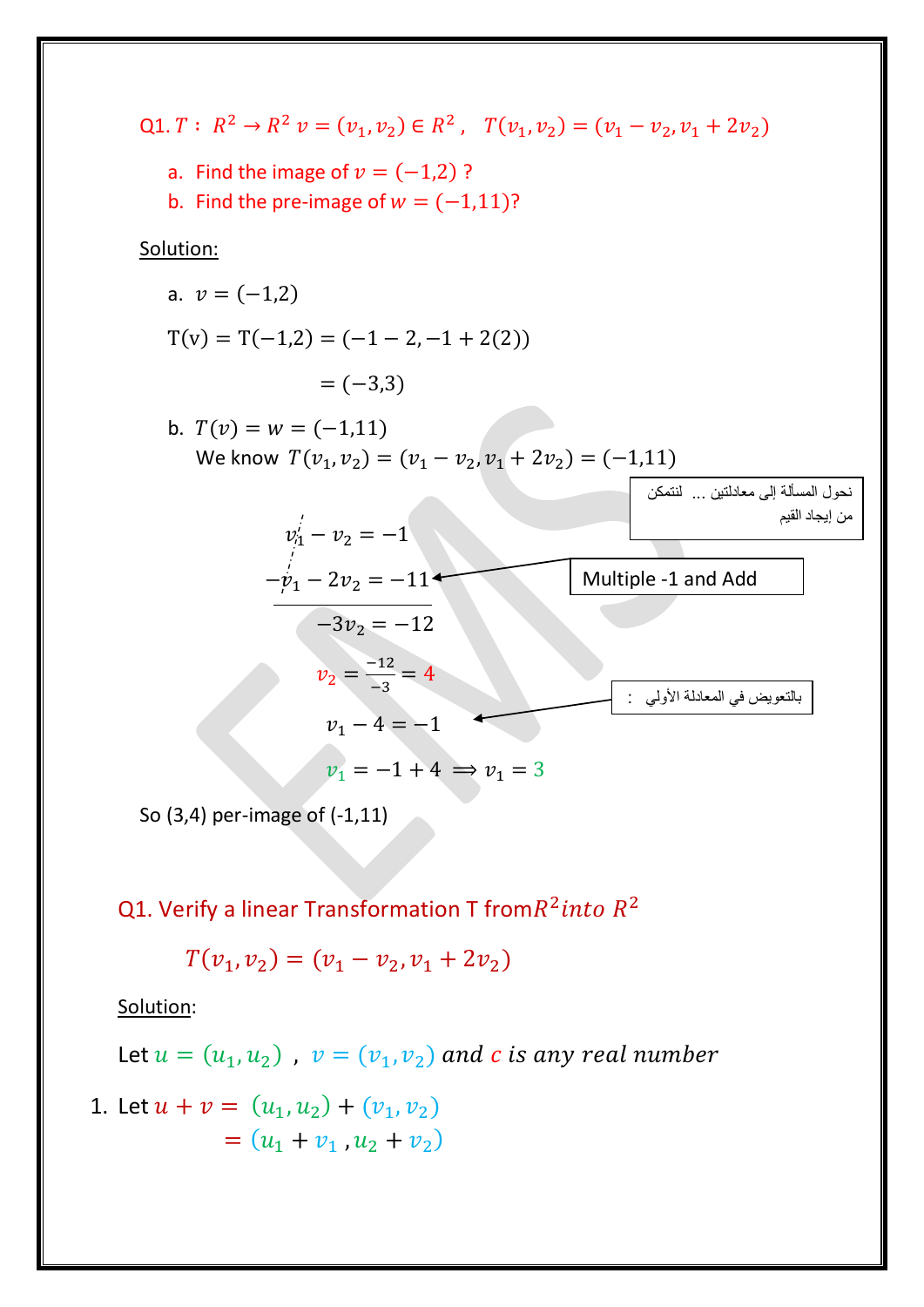$$
T(u + v) = T(u_1 + v_1, u_2 + v_2)
$$
  
= ((u<sub>1</sub> + v<sub>1</sub>) - (u<sub>2</sub> + v<sub>2</sub>) , (u<sub>1</sub> + v<sub>1</sub>) + 2(u<sub>2</sub> + v<sub>2</sub>))  
= ((u<sub>1</sub> - u<sub>2</sub>) + (v<sub>1</sub> - v<sub>2</sub>), (u<sub>1</sub> + 2u<sub>2</sub>) + (v<sub>1</sub> + 2v<sub>2</sub>))  
= ((u<sub>1</sub> - u<sub>2</sub>, u<sub>1</sub> + 2u<sub>2</sub>) + (v<sub>1</sub> - v<sub>2</sub>, v<sub>1</sub> + 2v<sub>2</sub>))  
= T(u) + T(v)

2. 
$$
cu = c(u_1, u_2) = (cu_1, cu_2)
$$
  
\n
$$
T(cu) = T(cu_1, cu_2) = (cu_1 - cu_2, cu_1 + 2cu_2)
$$
\n
$$
= c(u_1 - u_2, u_1 + 2u_2)
$$
\n
$$
= cT(u)
$$

:. T is a linear transformation.



Q1. Let  $T$ :  $R^3\rightarrow R^3$  *be a linear transformation*  such that  $T(1,0,0) = (2,-1,4)$  $T(0,1,0) = (1,5,-2)$  $T(0,0,1) = (0,3,1)$ 

Find  $T(2,3,-2)$ ?

Solution:

$$
(2,3,-2) = 2(1,0,0) + 3(0,1,0) - 2(0,0,1)
$$
  
\n
$$
T(2,3,-2) = 2T(1,0,0) + 3T(0,1,0) - 2T(0,0,1)
$$
  
\n
$$
= 2(2,-1,4) + 3(1,5,-2) - 2(0,3,-2)
$$
  
\n
$$
= (7,7,0)
$$